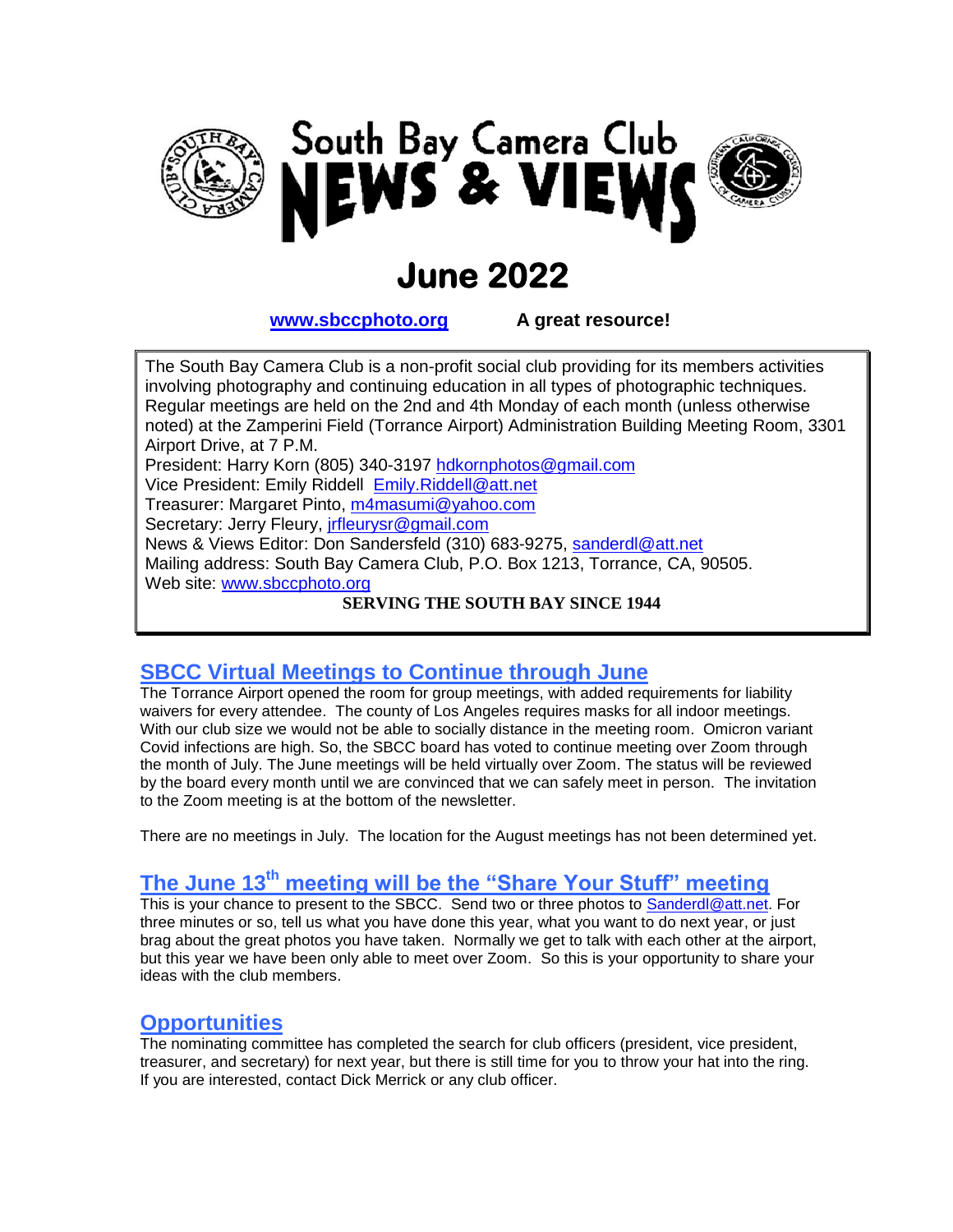## **Klatch Coffee Photo Display**

Speaking about sharing your photos, Harry Korn, Karen Beatty, Emily and Don Sandersfeld have photos hanging at Klatch Coffee until July 1. After July 1, Linda Detwiler Burner, Michelle Brittain, Gerry Fleury, and Bill Berry will have photos on display until Sept 1st. Now is the time to offer your photos for display beginning Sept 1st. If you are interested, contact Emily Riddell at [Emily@emilyriddell.com,](mailto:Emily@emilyriddell.com) [Emily.riddell@att.net,](mailto:Emily.riddell@att.net) or [Photographer37@att.net](mailto:Photographer37@att.net)

### **SBCC Banquet Slideshows**

The June banquet will be virtual over Zoom this year (hopefully for the last time). And we will be doing slideshows again. So, please send slideshows to [Sanderdl@att.net](mailto:Sanderdl@att.net) by June 16. The guidelines are the same as usual, 5 minutes max(+/-), music helps, and there should be a theme.

#### **Interested SBCC Members invited to the Board Meeting**

The SBCC members who are interested in participating more in club activities and helping lead the club back into in-person activities are invited to the next SBCC Board Meeting June 20 at 7:00 pm. The link will be sent out before the meeting.

## **Photographic Society of America (PSA)**

Jerry Fleury is SBCC's secretary and is also the Photographic Society of America (PSA) SoCal Regional Membership Director.

Jerry presented to our Club on April 11th the benefits of being a PSA member.

He mentioned that there are three broad benefit categories that may interest you:

1. Click on [EDUCATION](https://psa-photo.org/page/education) (https://psa-photo.org/page/education) to find out more about on-line courses, study groups, mentors, and consultants.

2. Click on [RECOGNITION](https://psa-photo.org/page/recognition) (https://psa-photo.org/page/recognition) to find out more how to obtain PSA photographic achievements.

3. Click on [EXHIBITIONS](https://psa-photo.org/page/exhibitions) (https://psa-photo.org/page/exhibitions ) to find out more PSA **Exhibitions** 

If you are interested in learning more about PSA Jerry can be reached by: Email: [jrfleurysr@gmail.com](mailto:jrfleurysr@gmail.com) Cell: (562) 673-5816 Text: (562) 673-5816 Website: [imagesofthesoul.org](http://imagesofthesoul.org/)

#### **Dues Increase**

Harry has announced that the dues for 2022/2023 will rise to \$62.50 per year. This increase is necessary to cover cost increases and income that the club has lost including the raffles at the banquets.

## **SOUTH BAY CAMERA CLUB 2021/2022 AWARD WINNERS**

#### *DIGITAL IMAGE WINNERS*

| <b>PLACE</b> | PHOTO | ID NAME               | TITLE                           |
|--------------|-------|-----------------------|---------------------------------|
|              | 20447 | Michele Uruburu       | Catfish Breakfast               |
|              | 20994 | David Carriere        | Happy Face                      |
| ર            | 20968 | Linda Detwiler Burner | Elf on a Shelf Printer Incident |
|              |       |                       |                                 |

#### *DIGITAL PORTFOLIO WINNERS*

| <b>PLACE</b> | <b>NAME</b>          |
|--------------|----------------------|
|              | David Carriere       |
| 2            | <b>Bob Schlatter</b> |
| 3            | Sergio Fernandez     |
| 3            | James Bardos         |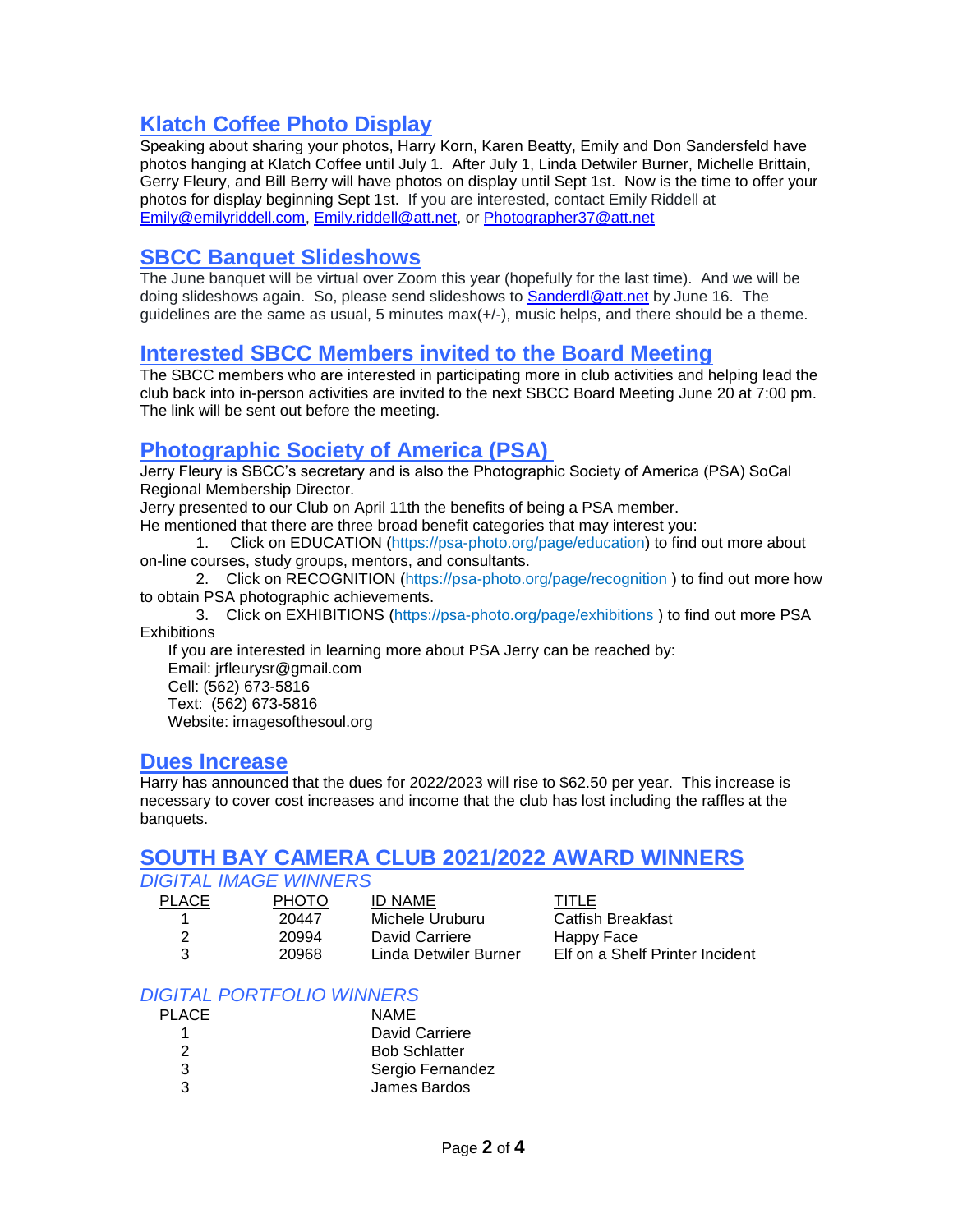#### *PRINT IMAGE WINNERS*

| <b>PLACE</b> | PHOTO ID | <b>NAME</b>           | TITLE                   |
|--------------|----------|-----------------------|-------------------------|
|              | 20350    | Linda Detwiler Burner | Downtown LA City Lights |
|              | 19894    | Michele Uruburu       | <b>HEYHANDSOME</b>      |
|              | 19918    | Sergio Fernandez      | Taking a Break          |
|              | 20352    | Linda Detwiler Burner | <b>Monarch Feeding</b>  |

#### *PRINT PORTFOLIO WINNERS*

| <b>PLACE</b> | <b>NAME</b>           |
|--------------|-----------------------|
|              | Sergio Fernandez      |
| 2            | James Bardos          |
| З            | Linda Detwiler Burner |

## **Club Event Schedule**

| Schedule of upcoming club events |                                   |                         |                                                                                                      |
|----------------------------------|-----------------------------------|-------------------------|------------------------------------------------------------------------------------------------------|
| June 8                           | $9$ am $-11$ am<br>or thereabouts | Coffee<br>Klatch        | Come join our group at Klatch Coffee (Torrance Blvd at<br>PCH) for discussions, coffee, and pastries |
| June 13                          | 7 pm                              | Show Your<br>Stuff      | Send three photos to Sanderd @att.net and be ready to<br>brag about them                             |
| June 20                          | 7 pm                              | <b>Board</b><br>Meeting | Come and make inputs into how the club is run. The Zoom<br>link will be sent out before the meeting  |
| June 27                          | 7 pm                              | Banquet                 | Virtual Banquet over Zoom                                                                            |
| July 13                          | $9$ am $-11$ am<br>or thereabouts | Coffee<br>Klatch        | Come join our group at Klatch Coffee (Torrance Blvd at<br>PCH) for discussions, coffee, and pastries |
| Aug 8                            | 7 pm                              | Print<br>Critique       | Location (airport or Zoom) and critiquer to be determined                                            |
| Aug 10                           | $9$ am $-11$ am<br>or thereabouts | Coffee<br>Klatch        | Come join our group at Klatch Coffee (Torrance Blvd at<br>PCH) for discussions, coffee, and pastries |
| Aug 22                           | 7 pm                              | Presentation            | Location and presenter to be determined                                                              |

## **Tell us what's up**

Is your photography exhibited at a show or other venue? Is there a contest going on that you think other club members would like to know about? Please let Don know at [sanderdl@att.net](mailto:sanderdl@att.net) to share this information with others.

## **The Link for the Monday June 13 Meeting**

southbay camera club is inviting you to a scheduled Zoom meeting. Topic: SBCC Zoom Meeting - Officer Election & Show Your Stuff Time: Jun 13, 2022 07:00 PM Pacific Time (US and Canada) Join Zoom Meeting <https://us02web.zoom.us/j/84521053818?pwd=TFcrUkw0ako2MUhvbklQN0hCUmZ6Zz09> Meeting ID: 845 2105 3818 Passcode: : 361062